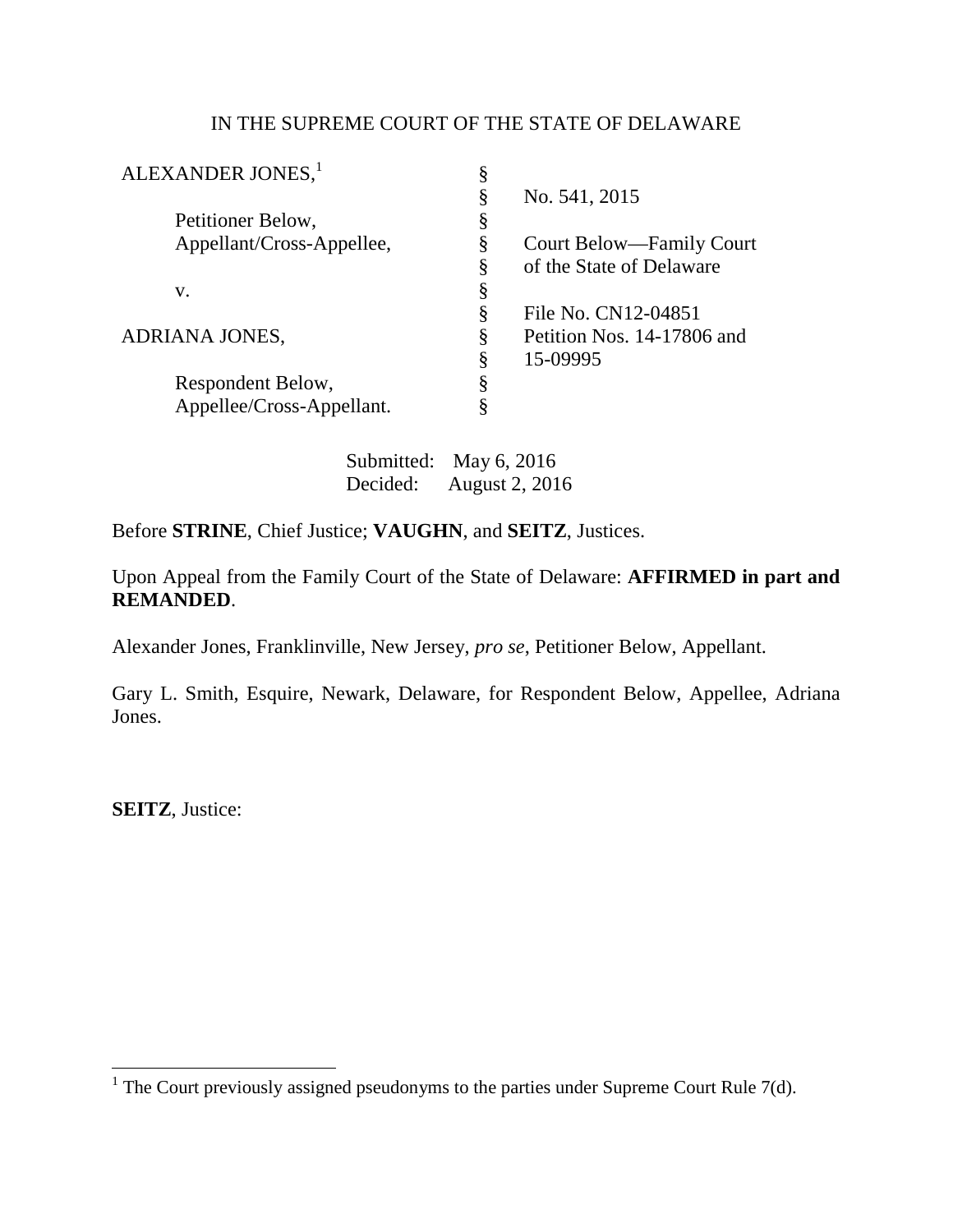#### **I. Introduction**

Alexander Jones ("Husband") filed this appeal from a July 29, 2015 Family Court order that entered the parties' stipulation on property division, awarded Adriana Jones ("Wife") alimony, and ordered Husband to pay Wife an additional monthly amount for unpaid interim alimony. Husband also appeals from the Family Court's September 9, 2015 order denying the parties' motions for reargument. We find most of Husband's arguments on appeal to be without merit and affirm, but remand for further proceedings on Husband's claims regarding Wife's medical and health insurance expenses.

#### **II. Facts And Procedural Background**

The parties were married on November 24, 1997, separated on July 1, 2012, and divorced on December 9, 2014. They are the parents of three children. The Family Court required Husband to pay \$2,697 in interim child support, which was later reduced to \$1,667 per month in the permanent award retroactive to June 26, 2014. The Family Court also granted Wife's motion for interim alimony and ordered Husband to pay \$1,555 per month, effective January 1, 2015. At Husband's request, the Family Court ordered Wife to provide Husband with documentation of her health insurance expense, estimated to be \$700 per month, within thirty days.

The Family Court conducted a hearing on matters ancillary to the divorce. Before the hearing, the parties resolved the division of their property, leaving only alimony to be decided at the hearing. Both Husband and Wife were represented by counsel at the hearing. The Family Court heard testimony from Husband, Wife, Wife's landlord, and Wife's former brother-in-law.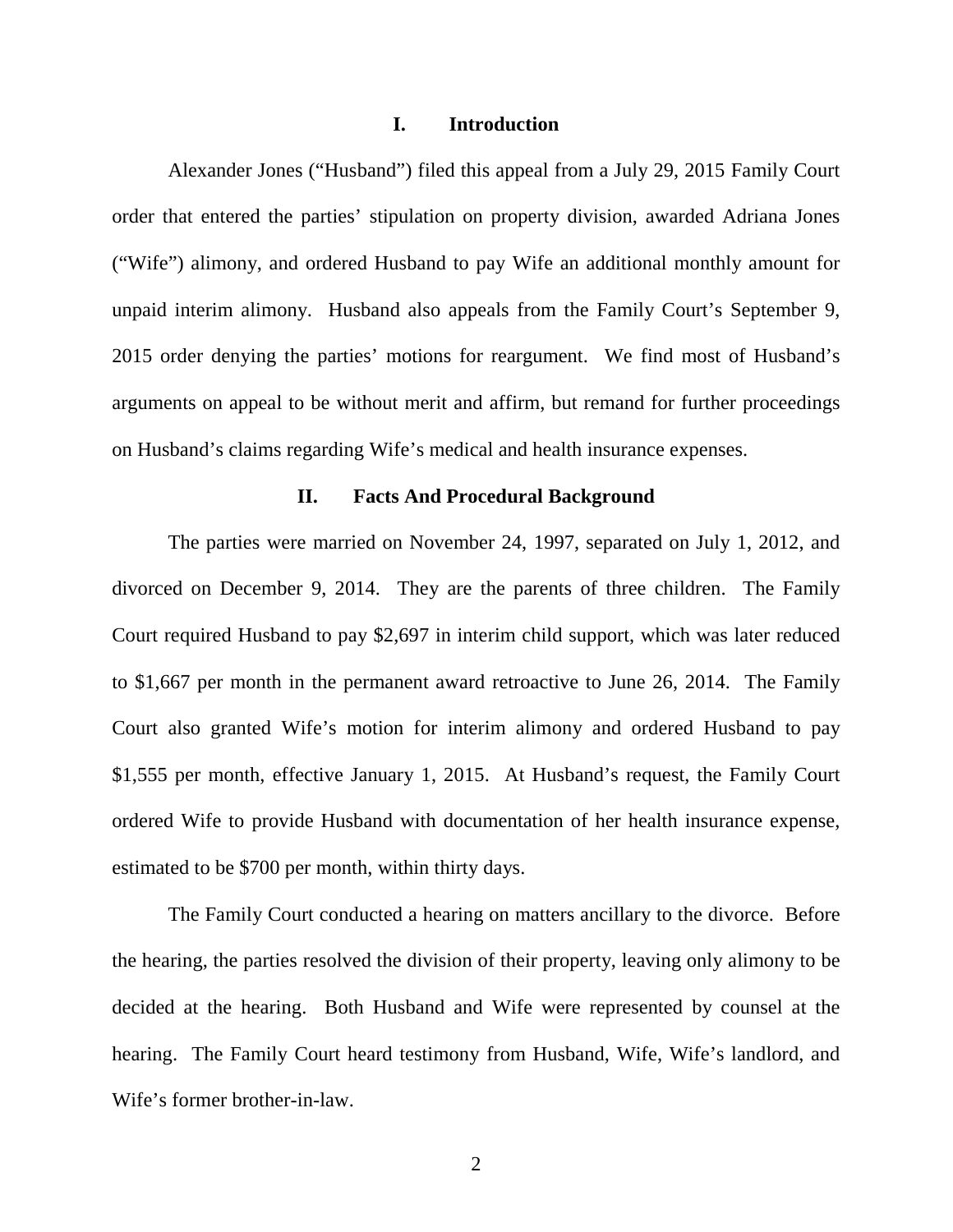In a July 29, 2015 decision the court ordered Husband to pay Wife monthly alimony of \$1,748. The Family Court also found that Husband had failed to pay interim alimony as required by the court's earlier order, and ordered Husband to pay \$200 per month until the owed amount was paid in full. The court denied the parties' crossmotions for reargument in a letter and order dated September 9, 2015.

Husband filed a *pro se* appeal from the Family Court's July 29, 2015 and September 9, 2015 orders. Wife filed a cross-appeal, but did not make any arguments in her answering brief for reversal of any of the Family Court's rulings.

#### **III. Standard Of Review**

This Court's review of a Family Court decision includes a review of both the law and the facts.<sup>2</sup> We review conclusions of law *de novo*.<sup>3</sup> We will not disturb factual findings on appeal unless they are clearly erroneous.<sup>4</sup> The Family Court's decision on alimony "will not be disturbed on appeal if: (1) its findings of fact are supported by the record; (2) its decision reflects due consideration of the statutory factors found in 13 *Del. C.* § 1512; and (3) its explanations, deductions and inferences are the product of a logical and deductive reasoning process."<sup>5</sup> We will not substitute our opinion for the inferences and deductions of the trial judge if those inferences are supported by the record.<sup>6</sup>

<sup>2</sup> *Mundy v. Devon*, 906 A.2d 750, 752 (Del. 2006).

<sup>3</sup> *Id.*

<sup>4</sup> *Id.*

<sup>5</sup> *Castle v. Castle*, 2013 WL 2722185, at \*2 (Del. Jun. 11, 2013).

<sup>6</sup> *Wife (J.F.V.) v. Husband (O.W.V., Jr.)*, 402 A.2d 1202, 1204 (Del. 1979).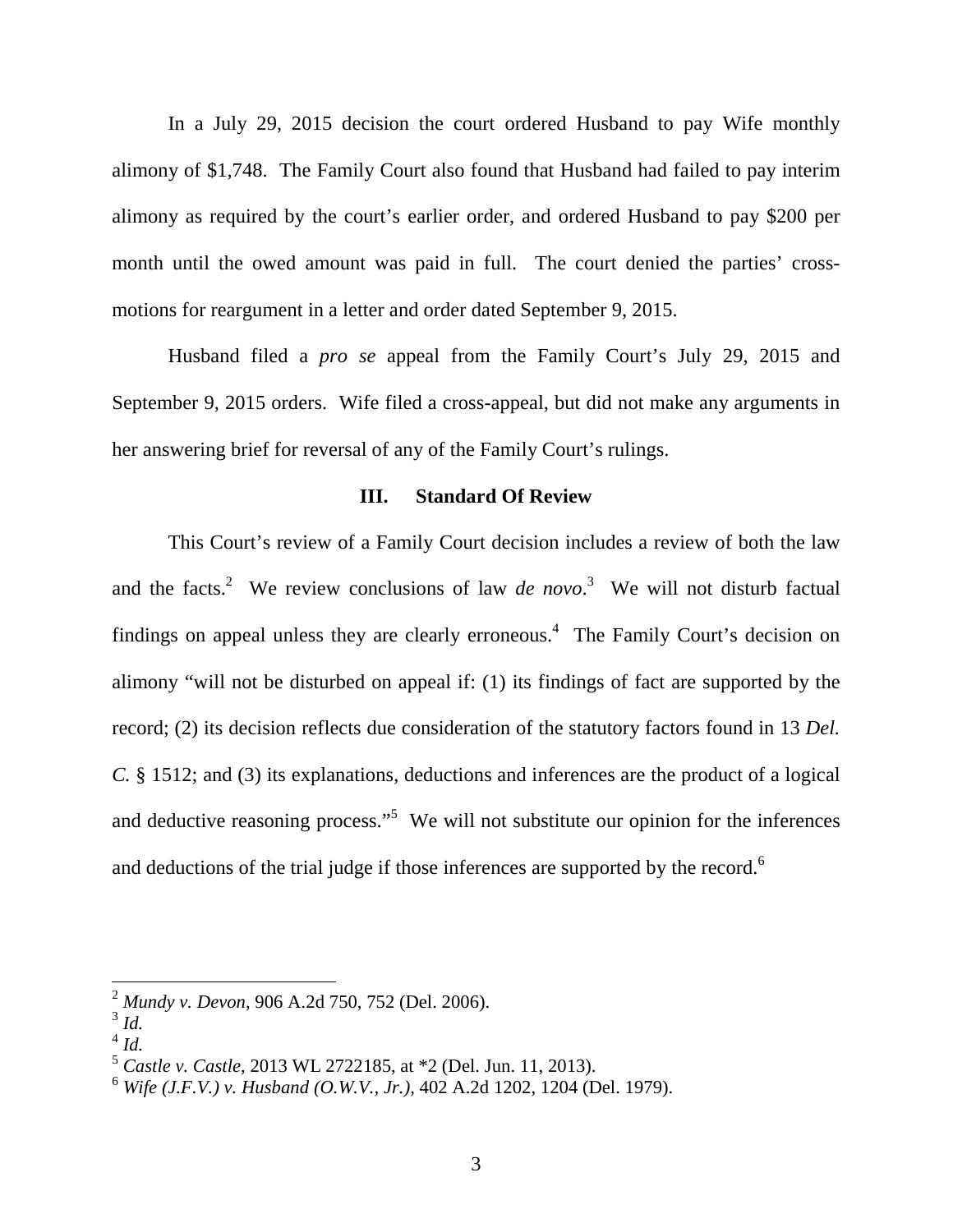## **IV. Analysis**

Husband's arguments on appeal are summarized as follows: (i) Wife's cohabitation barred her from collecting alimony; (ii) Wife's medical and health insurance expenses were unreasonable and unsupported by the record; (iii) Wife has not maximized her earnings; (iv) the duration of Husband's alimony obligation was unreasonable; (v) the Family Court erred in treating the Wife's bachelor's degree as irrelevant; and (vi) the Family Court miscalculated Husband's earnings.

Turning to the first issue on appeal, Husband argues that the Family Court erred in ordering alimony because Husband offered evidence at the ancillary hearing that Wife cohabitated with another man during the summer of 2014. The alimony statute, 13 *Del. C.* § 1512, provides as follows:

Unless the parties agree otherwise in writing, the obligation to pay future alimony is terminated upon the death of either party or the remarriage or cohabitation of the party receiving alimony. As used in this section, "cohabitation" means regularly residing with an adult of the same or opposite sex, if the parties hold themselves out as a couple, and regardless of whether the relationship confers a financial benefit on the party receiving alimony. Proof of sexual relations is admissible but not required to prove cohabitation. A party receiving alimony shall promptly notify the other party of his or her remarriage or cohabitation.<sup>7</sup>

The Family Court concluded it was unnecessary to decide if Wife had cohabitated

in 2014 because:

[e]ven if she had, the Court finds that she has not resided with him since August 2014, or eleven months prior to the alimony hearing. The dissolution of Wife's relationship with Mr. [] was clearly not an attempt to deceive the Court for the purposes of her alimony claim. The Court finds

 7 13 *Del. C.* § 1512(g).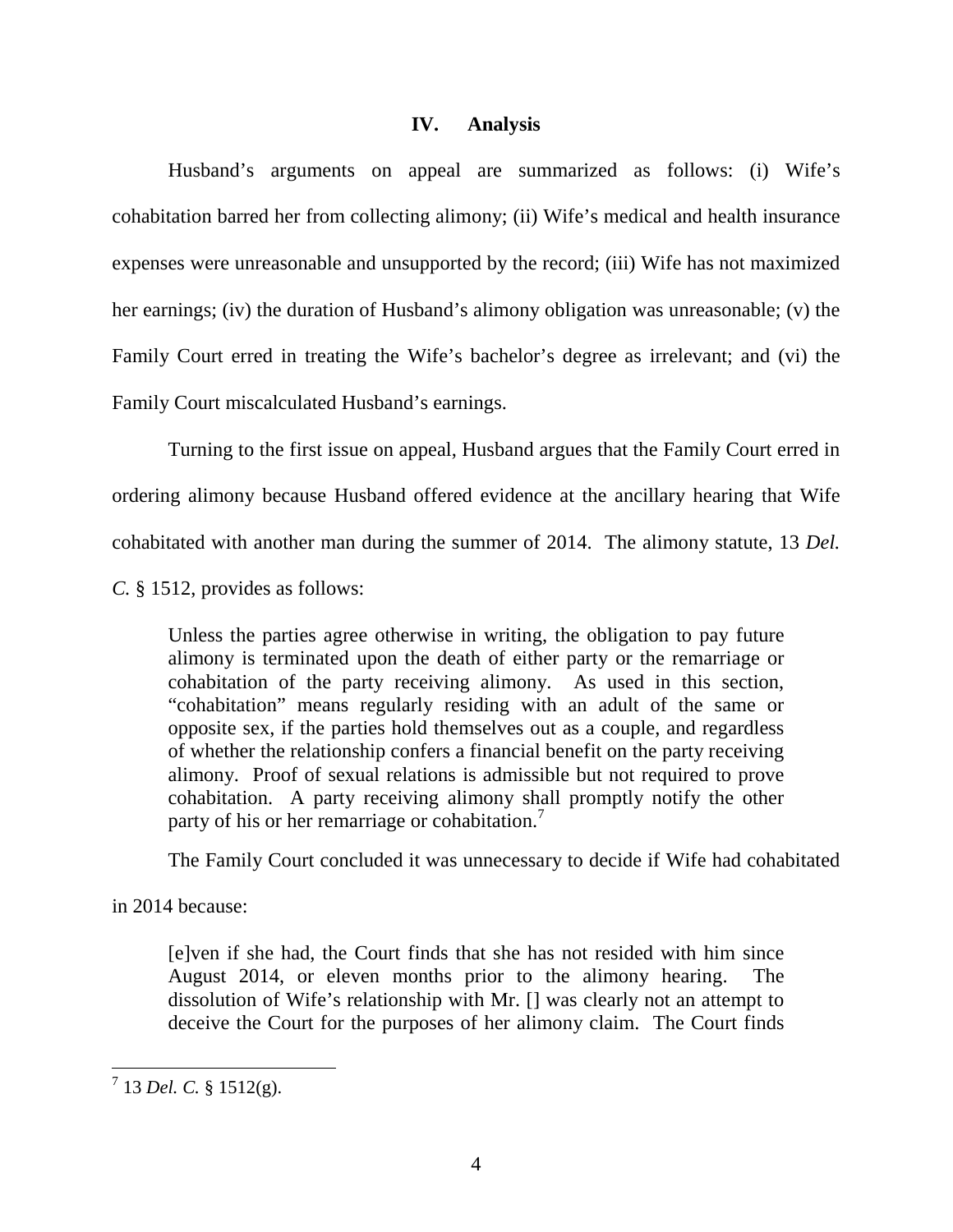that Wife's alimony claim is not precluded and Wife may be awarded alimony if the Court finds her to be a dependent party and after considering the relevant statutory provisions enumerated in 13 *Del. C.* § 1512(c).<sup>8</sup>

In its later order denying Husband's motion for reargument, the Family Court held that "at the time Wife cohabitated with Mr. [], she was not an 'alimony recipient' and she did not terminate the relationship in an effort to deceive the Court in order to be awarded alimony."<sup>9</sup>

On appeal Husband relies on *Hubbs v. Hubbs*<sup>10</sup> and other Family Court cases where a spouse was denied alimony due to cohabitation at the time of the alimony hearing.<sup>11</sup> In *Hubbs*, the Family Court held that the wife, who had cohabitated with another man until one week before the alimony hearing, could not receive alimony because "[o]nce an alimony applicant is found to have cohabitated with another adult,

 8 *Jones v. Jones*, Order at 5 (Del. Fam. Ct. July 29, 2015).

<sup>9</sup> *Jones v. Jones*, Letter and Order at 5 (Del. Fam. Ct. Sept. 9, 2015). The Family Court awarded Wife interim alimony from January 1, 2015 and awarded her permanent alimony from August 15, 2015. For purposes of terminating alimony under  $\S$  1512(g), this Court has not drawn a distinction between interim alimony and permanent alimony. *See, e.g.*, *Sullivan v. Sullivan*, 2015 WL 1880383, at  $*3$  (Del. Apr. 21, 2015) (holding that § 1512(g) required the Family Court to determine when the wife, who cohabitated with a boyfriend while receiving interim alimony, began the cohabitation and to credit the husband for all alimony paid after the start of the cohabitation). In any event for the reasons explained in this opinion the distinction is irrelevant here because the cohabitation was alleged to have occurred and to have ceased before the award of interim alimony.

<sup>10</sup> 1993 WL 331916 (Del. Fam. Ct. May 4, 1993).

<sup>11</sup> *See, e.g.*, *J.C. v. S.C.*, 2005 WL 3514308, at \*1 (Del. Fam. Ct. Aug. 31, 2005) (denying wife's request for alimony where wife was cohabitating with boyfriend at time of ancillary hearing); *K.A.M. v. D.G.M.*, 2005 WL 3593579, at \*3 (Del. Fam. Ct. June 13, 2005) (denying wife's request for interim alimony where wife was cohabitating with boyfriend at time of hearing); *Eric S.W. v. Stacey E.W.*, 1997 WL 878700, at \*2 (Del. Fam. Ct. May 9, 1997) (granting husband's petition to terminate interim alimony obligation where wife began cohabitating with boyfriend after interim alimony was awarded).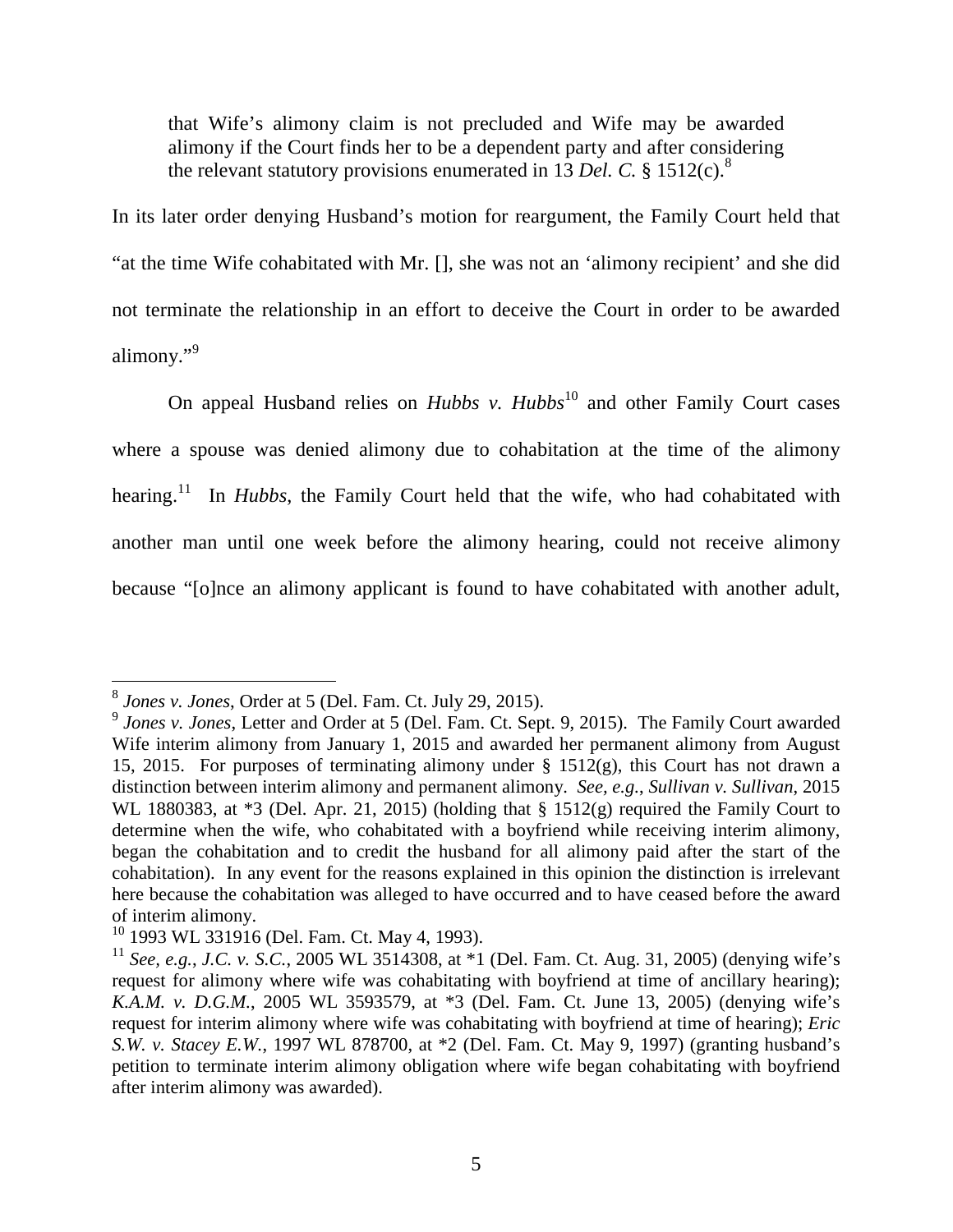that person is barred from receiving alimony thereafter."<sup>12</sup> The *Hubbs* court also held that the "fact that the cohabitation may have ceased is irrelevant under the wording of" the alimony statute.<sup>13</sup> The Family Court distinguished the case before it from *Hubbs*, noting that Wife had not resided with her boyfriend until just before the alimony hearing and was not attempting to deceive the Family Court. The Family Court also distinguished the other cases cited by Husband because they involved spouses who were cohabitating with others at the time of the alimony hearings. $14$ 

The Family Court relied instead on *Sylvester v. Monroe*<sup>15</sup> and *In re Pizzichili*,<sup>16</sup> where spouses were not barred from receiving alimony under the alimony statute. In *Sylvester*, the husband argued that § 1512(g) barred his wife from receiving alimony because she had cohabitated with him after their divorce, but before the Family Court awarded her alimony.<sup>17</sup> This Court disagreed, and held that under the plain language of § 1512(g), alimony is terminated only when a "party receiving alimony" begins to cohabitate or is cohabitating when applying for alimony. <sup>18</sup> Because the wife in *Sylvester*  was not a "party receiving alimony" when she was cohabitating, and stopped cohabitating before alimony was ordered, § 1512(g) did not apply. <sup>19</sup> In *Pizzichili*, the Family Court relied upon *Sylvester* and held that § 1512(g) did not bar the wife from receiving alimony

-

<sup>12</sup> *Hubbs*, 1993 WL 331916, at \*4; *id.* at \*5 ("As harsh as this result is in this particular case, this Court must apply the law and give effect to the intent of the legislature.").

 $^{13}$  *Id.* at  $*4$ .

<sup>14</sup> *See supra* note 11.

<sup>&</sup>lt;sup>15</sup> 1995 WL 319183 (Del. May 19, 1995).

<sup>16</sup> 1999 WL 33100141 (Del. Fam. Ct. Nov. 17, 1999).

<sup>&</sup>lt;sup>17</sup> 1995 WL 319183, at \*1.

 $18$  *Id.* at  $*2$ .

<sup>19</sup> *Id.*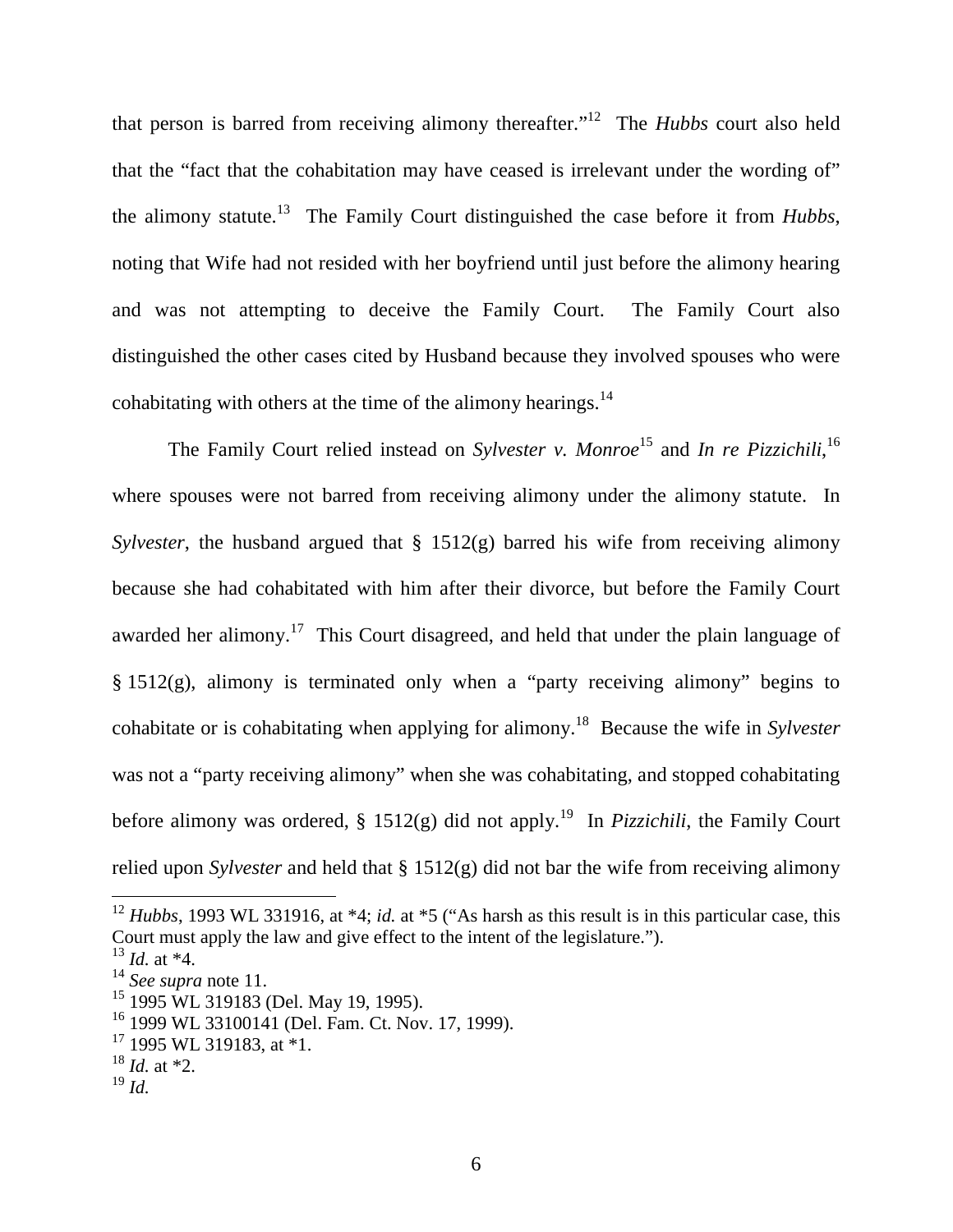where the wife was not a "party receiving alimony" when she was cohabitating and the cohabitation ended two months before the alimony hearing.<sup>20</sup>

As the foregoing discussion shows, there is some confusion in the Family Court decisions applying  $\S$  1512(g). To resolve the conflicting cases, we turn to the express language of the statute and our decision in *Sylvester*. Both the statute and the *Sylvester* decision require that a spouse be *receiving* alimony before alimony can be terminated due to cohabitation. Also, the spouse cannot be involved in "an attempt to deceive the Court for the purpose of her alimony claim."<sup>21</sup>

The Family Court in this case correctly applied the statute and our decision in *Sylvester*. The court found that Wife was not a "party receiving alimony" at the time of her alleged cohabitation, the cohabitation ended months before the alimony hearing, and Wife was not attempting to deceive the court by terminating cohabitation shortly before the alimony hearing. Thus the Family Court properly found that Wife was not disqualified from receiving alimony due to cohabitation.<sup>22</sup>

-

<sup>20</sup> *Pizzichili*, 1999 WL 33100141, at \*3; *see also M.O. v. J.C.C.*, 2010 WL 4278285, at \*1–2 (Del. Fam. Ct. Aug. 24, 2010) (holding wife's previous cohabitation did not bar her from receiving alimony under § 1512(g) because cohabitation ended before she received alimony and ending of cohabitation was not effort to deceive court).

<sup>&</sup>lt;sup>21</sup> *Pizzichili*, 1999 WL 33100141, at \*3. As a technical matter, the statutory language does not preclude a spouse from receiving alimony if she is cohabitating at the time of the interim or permanent alimony hearing. But as a practical matter, on day one after the alimony order is entered, she would be precluded from receiving "future" alimony as a recipient of alimony.  $22$  States vary in their treatment of the effect of cohabitation on alimony:

Some treat cohabiting relationships as the equivalent of marriage for this purpose. These states terminate the award when the obligee shares living quarters with a person of the opposite sex, just as prevailing law terminates alimony when the obligee remarries. Other states treat cohabitation relevant only as evidence, not necessarily dispositive, of the obligee's financial needs. This second group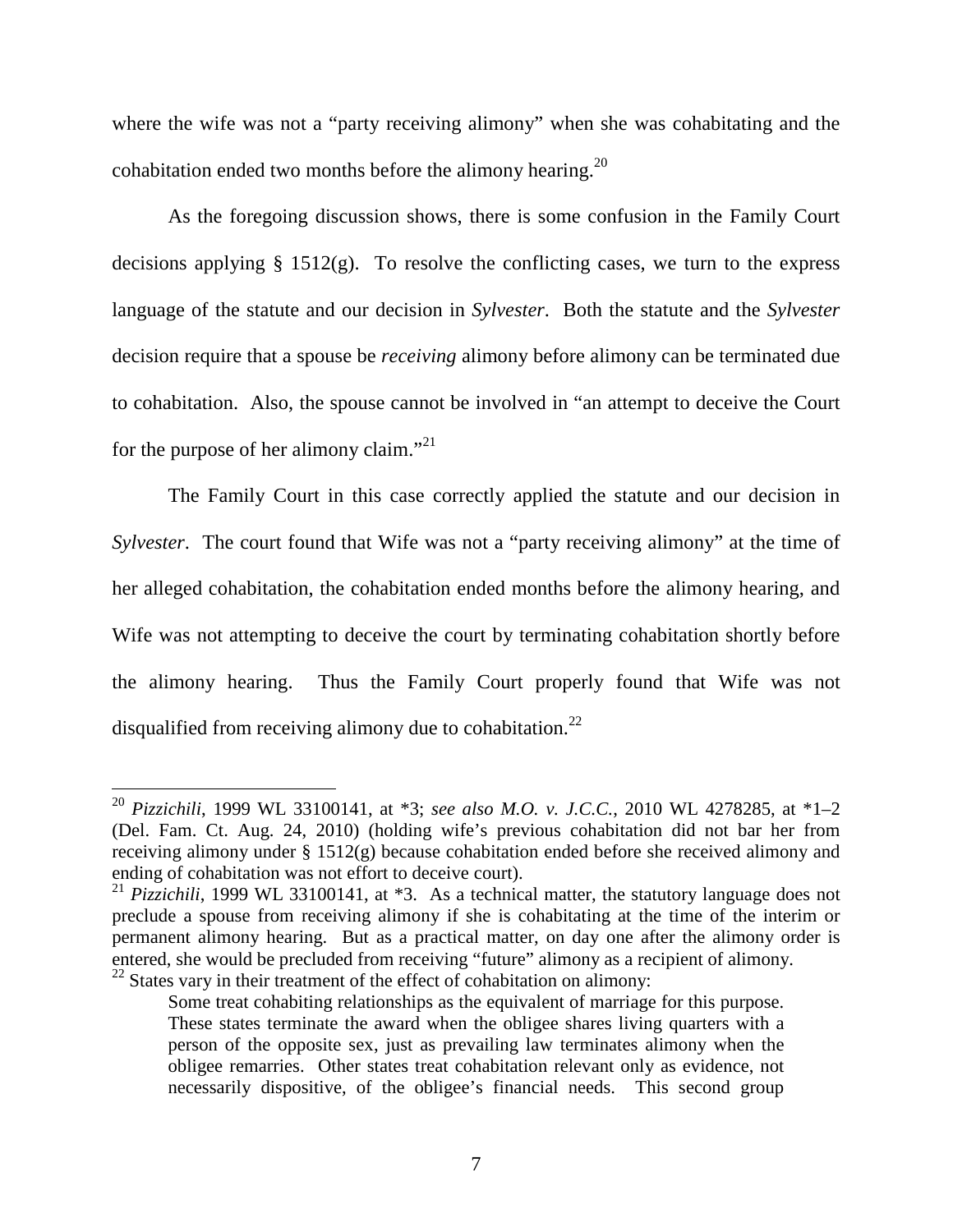Husband's remaining arguments relate to the Family Court's calculation of alimony. A party may be awarded alimony if the Family Court determines she is dependent upon the other party after consideration of the factors set forth in § 1512(c).<sup>23</sup> Husband contends that the Family Court erred in its consideration of Wife's ability to meet her financial needs because her monthly medical expenses of \$300 and health insurance of \$715 were unreasonable and unsupported by the record. As to the medical expenses, Wife testified she had previously taken medications for high blood pressure and cholesterol, but that she was not currently buying any medications because she could not afford to do so. Wife did not know the cost of the medications. As to the health insurance expense, Wife submitted a form showing the monthly premium for COBRA benefits would be \$715. Wife testified, however, that she had no current monthly

divides further between the states willing to presume that cohabitation reduces the obligee's financial need, and those requiring evidence that the cohabiting oblige in fact derives such financial benefits before terminating the award.

PRINCIPLES OF THE LAW OF FAMILY DISSOLUTION § 5.09 cmt. a (2002); *see also* Steven K. Berenson, *Should Cohabitation Matter in Family Law?*, 13 J. L. & FAM. STUD. 289, 303–04 (2011); Evan J. Langbein, *Post-Dissolution Cohabitation of Alimony Recipients: A Legal Fact of Life*, 12 NOVA L. REV. 787, 788 (1988). Whether Delaware's current statute strikes the correct balance between the competing public policy concerns raised by alimony, remarriage, and cohabitation is a matter for the General Assembly.

 $23$  13 *Del. C.* § 1512(b). The factors are: (1) The financial resources of the party seeking alimony, including the marital or separate property apportioned to him or her, and his or her ability to meet all or part of his or her reasonable needs independently; (2) The time necessary and expense required to acquire sufficient education or training to enable the party seeking alimony to find appropriate employment; (3) The standard of living established during the marriage; (4) The duration of the marriage; (5) The age, physical and emotional condition of both parties; (6) Any financial or other contribution made by either party to the education, training, vocational skills, career or earning capacity of the other party; (7) The ability of the other party to meet his or her needs while paying alimony; (8) Tax consequences; (9) Whether either party has foregone or postponed economic, education or other employment opportunities during the course of the marriage; and (10) Any other factor which the Court expressly finds is just and appropriate to consider.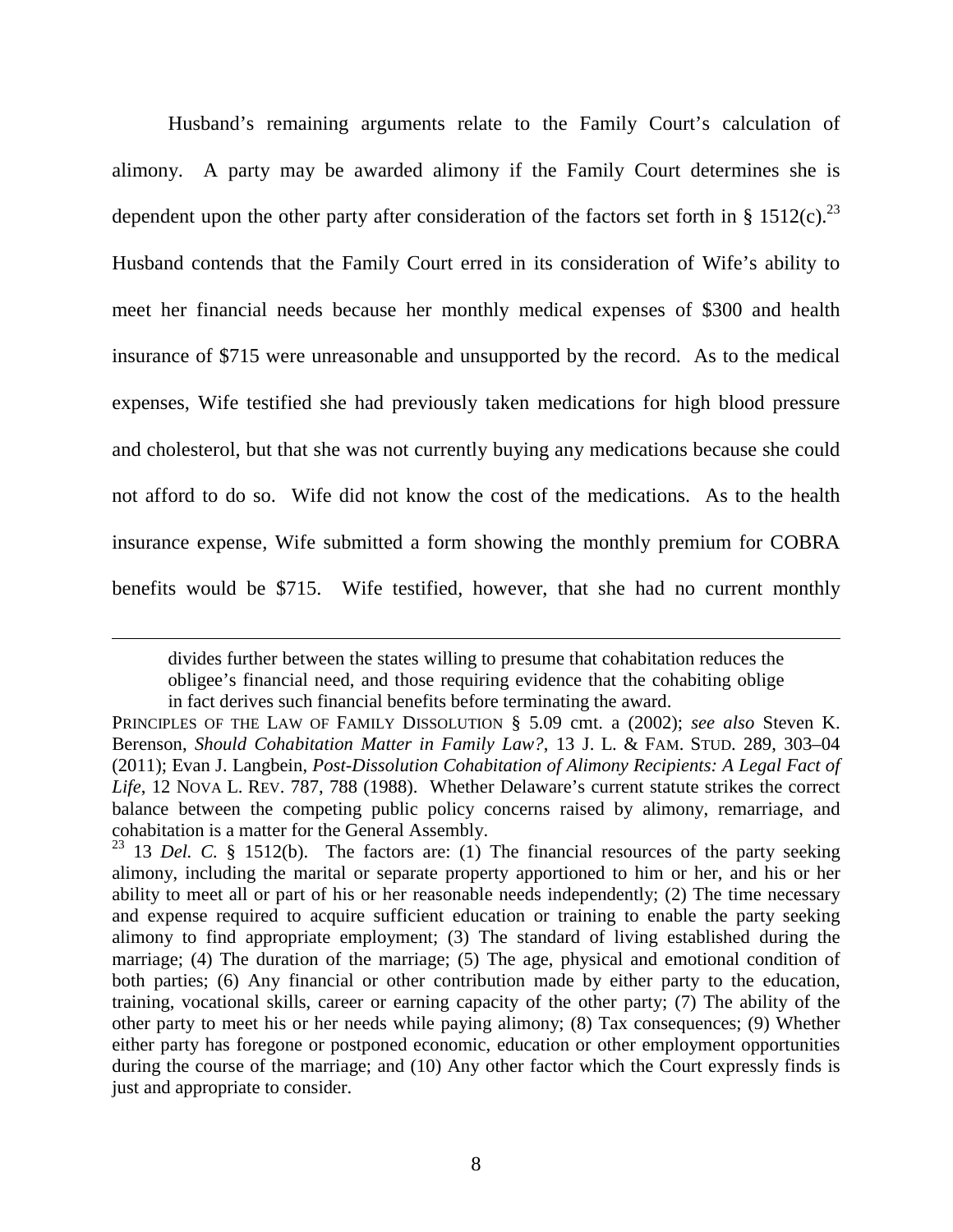insurance expenses because she was still waiting to receive paperwork from Husband's employer. Husband argued at the ancillary hearing that it was unknown whether Wife had declined COBRA coverage or whether Husband's employer had failed to provide the necessary paperwork.

In its decision awarding alimony, the Family Court accepted Wife's claimed monthly medical expenses of \$300 and health insurance of \$715 without addressing the parties' arguments regarding the reasonableness of those expenses.<sup>24</sup> Based upon our review of the record, we cannot determine the basis for the Family Court's conclusion that these expenses were reasonable. We therefore remand this matter to the Family Court to explain how it concluded that Wife's monthly medical expenses of \$300 and health insurance of \$715 were reasonable, or to make a determination of the reasonableness of the claim based upon an expanded record.

Husband next claims that Wife, who has a bachelor's degree in education and is pursuing a master's degree, is underemployed and has failed to maximize her earnings. The Family Court attributed Wife with income of \$29,508 per year based on her thirty hour a week job at Head Start and the unemployment she collects over the summer. The Family Court acknowledged Wife's educational history, while noting that Wife had not passed the exam for her teacher's certification. Based upon Wife's testimony that it was difficult for her to find a flexible job giving her the availability to meet the needs of the parties' child with Down Syndrome, the Family Court concluded that Wife had

<sup>&</sup>lt;sup>24</sup> The Family Court did reduce Wife's claimed monthly expenses by \$865 after concluding that other expenses were overly inflated or should be reduced in light of Wife's large car expense.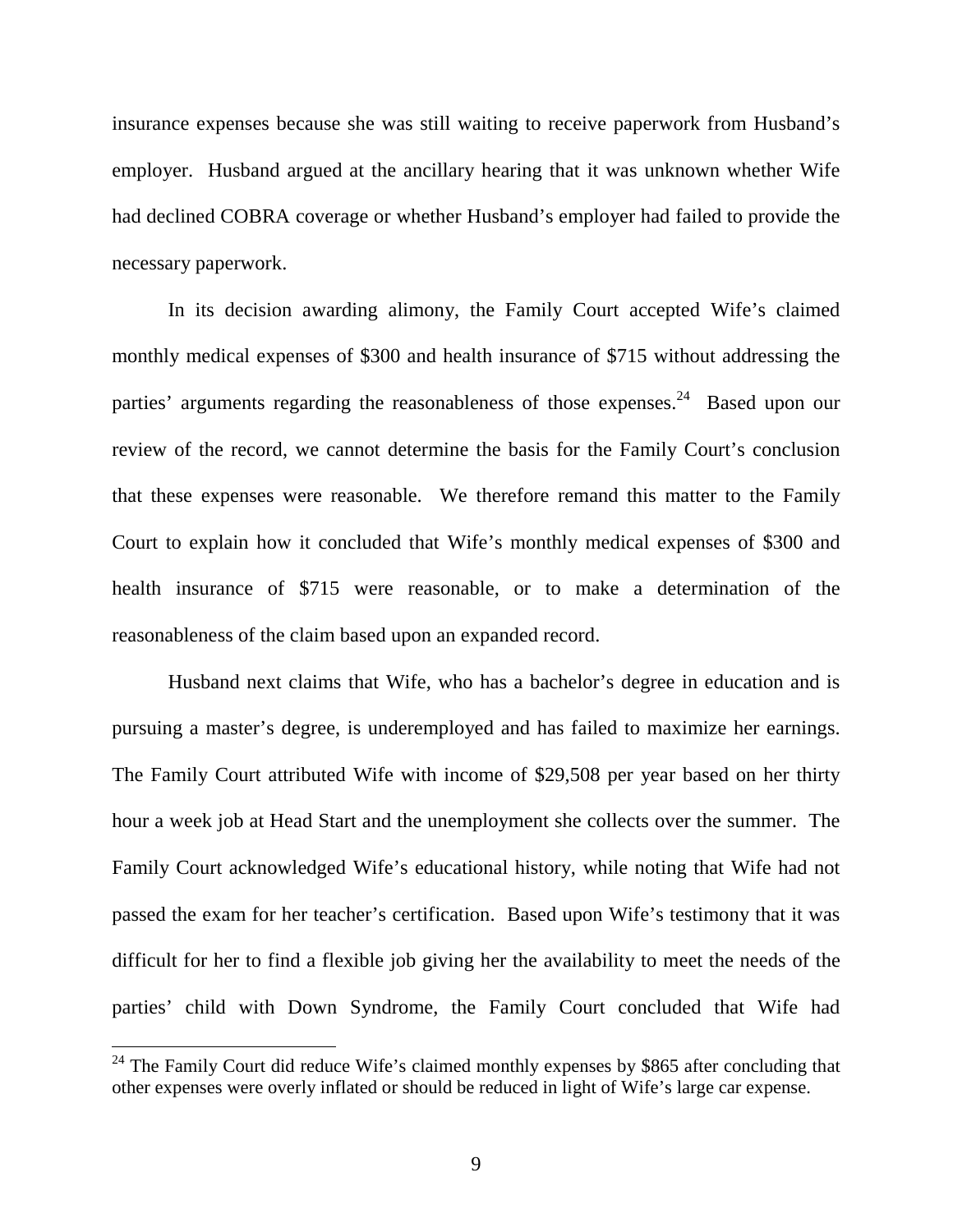maximized her earnings. Husband does not dispute that the parties' eldest child has Down Syndrome and requires care. The Family Court did not err in concluding that Wife had maximized her earnings.

Husband next argues that it was unreasonable for the Family Court to conclude that Wife was eligible for alimony for eight years, six months, and seven days because Wife was employed as a teacher and earning a master's degree. A dependent person shall be eligible for alimony for a period not to exceed 50% of the term of the marriage.<sup>25</sup> The parties were married for seventeen years and fifteen days. The Family Court's determination that Wife was eligible for alimony for eight years, six months, and seven days falls within the time period set forth in § 1512(d) and is supported by the record.

Husband next claims that the Family Court erred in concluding Wife's bachelor's degree, which was earned during the marriage, was irrelevant to its determination of alimony. In considering whether either party made a financial or other contribution to the other party's education or earning capacity under § 1512(c)(6), the Family Court found this factor irrelevant because neither party alleged that they contributed to the other party's education or training. There is no evidence that Husband contributed to Wife's bachelor's degree. Accordingly, the Family Court did not err in finding this factor irrelevant. We note that the Family Court did consider Wife's bachelor's degree in considering whether Wife had maximized her earnings.

<sup>25</sup> 13 *Del. C.* § 1512(d).